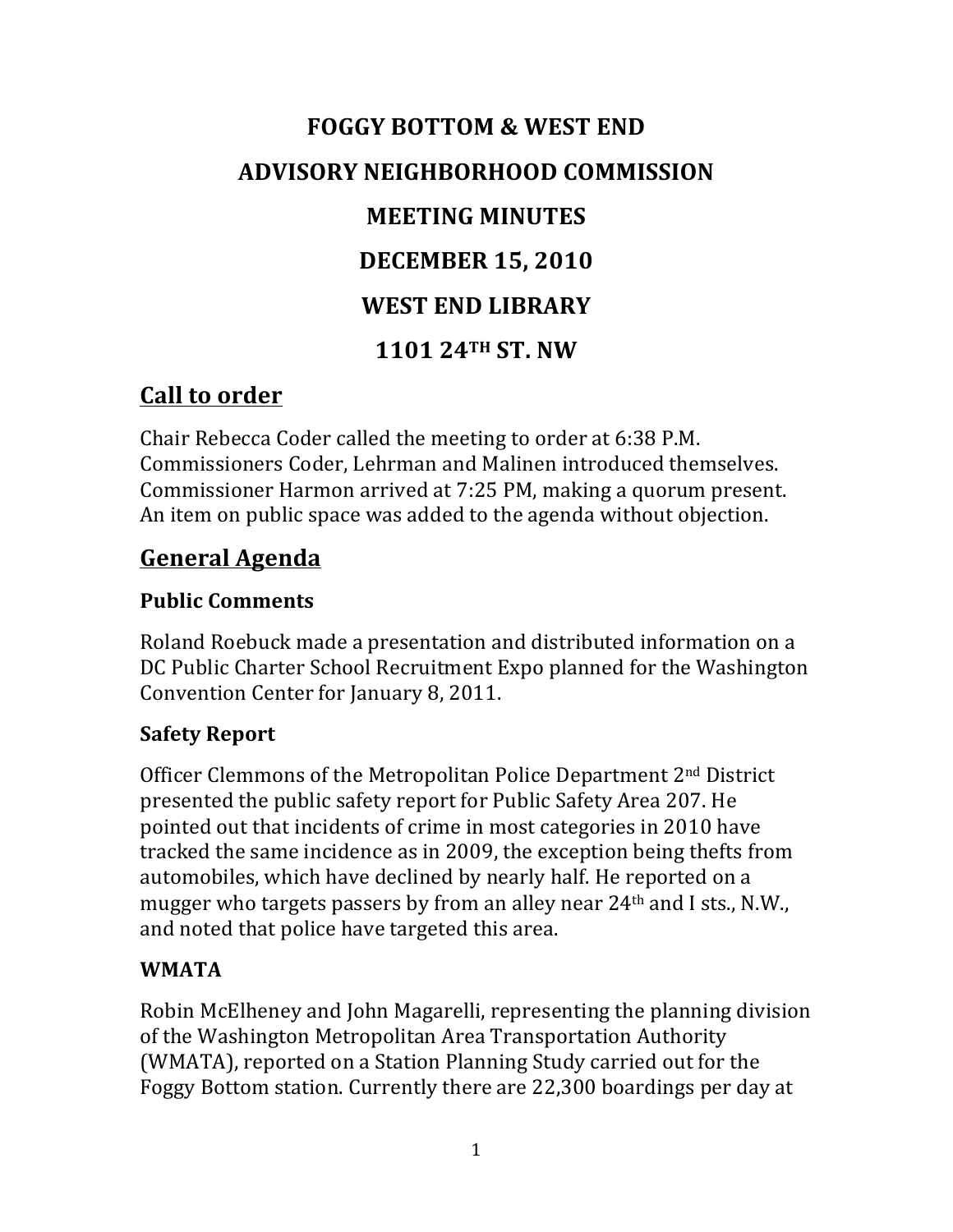the station, the eighth highest number of daily riders in the system. It is thus approaching capacity. Three alternatives have been investigated for a second entrance; the recommended alternative is at the southeast corner of 22nd and I streets. Design concepts will be refined in consultation with George Washington University. The project is not in WMATA's capital budget. Funding must therefore come from the District, or a private entity, possibly GWU.

#### **State Department Security Perimeter**

Eric Feldman of Rhodeside & Harwell presented information on plans to extend the State Department's "security perimeter" to the American Pharmacists Association building, where the Department has leased space in the building's new addition. Discussion focused on three alternative plans and the no-build option, of which the planners prefer alternative 2, a compromise in terms of the loss of public space to the project. Discussion focused on the potential loss of public space and mature trees as well as on public access to planning documents as the project evolves. Documents will be placed in West End Library and online during a comment period.

#### **Stevens School**

Commissioner Coder updated the status of Stevens School and invited comments on next steps to be taken in the matter of its future development. Commissioner Malinen emphasized the importance of retaining the building for educational purposes. Audience comments emphasized the importance of a "vision plan" that reflected neighborhood concerns. There was some difference of opinion as to the urgency of the matter. Ms. Coder raised the possibility of a committee to deal with these issues and asked for volunteers.

#### Regulatory agenda

## **ABRA**

Bethany Kuechenmeister, store manager of the Walgreens Company store at  $1217 22<sup>nd</sup>$  St., N.W., distributed copies of a draft voluntary agreement with a neighborhood group protesting Walgreens application for a license to sell beer and wine. Separately, Ms. Kuechenmeister worked with the designated protestant representative to address the appearance of its windows fronting  $22<sup>nd</sup>$  and M streets.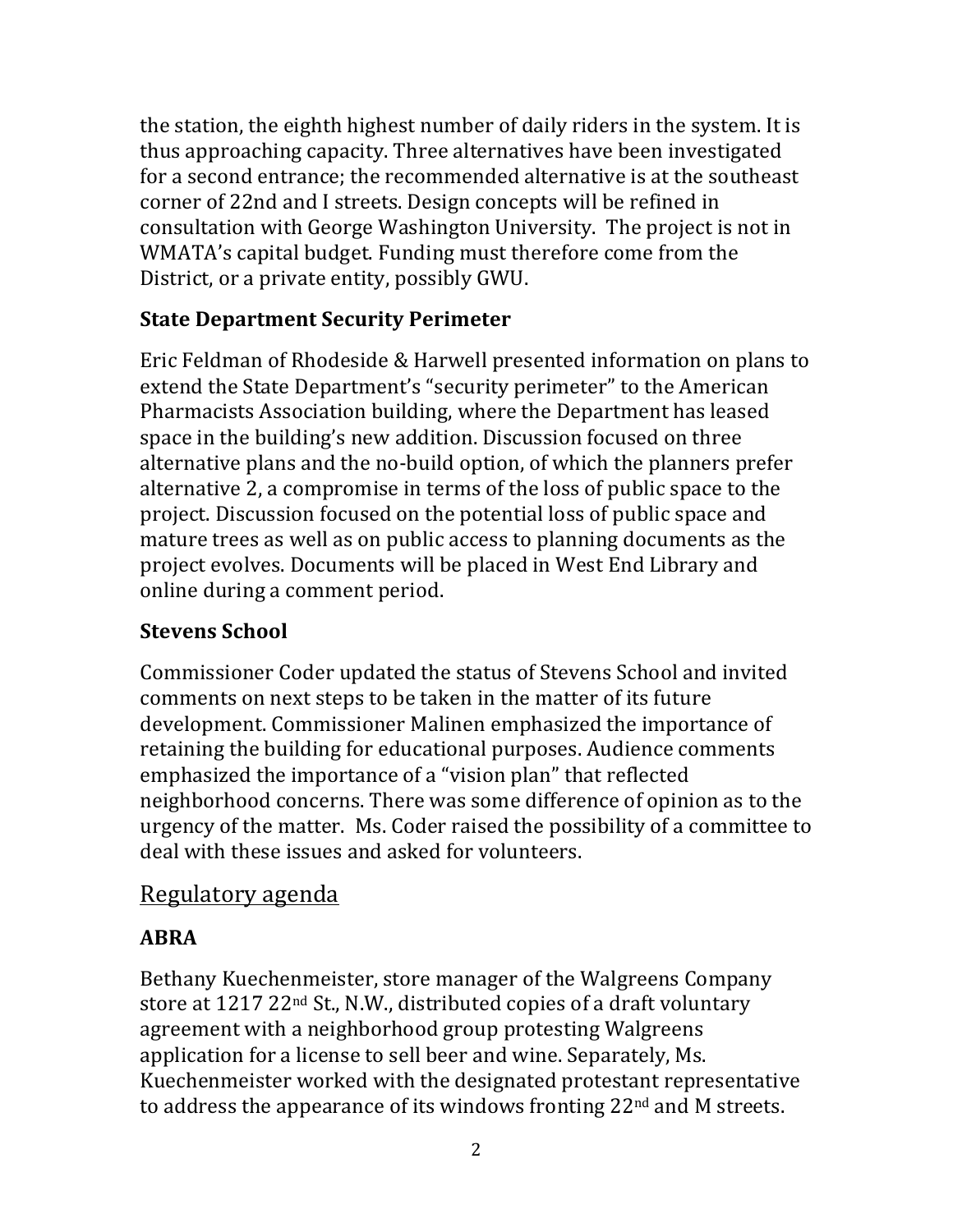Gary Griffith, one of the protestants, commented that the agreement was "virtually there." Commissioner Coder reported on the protest filed against renewal of The Rookery liquor license and announced ABRA hearing dates on its application. Audience members mentioned that advertisements in the Current indicate that the Rookery is now a new concept called Bayou. Commissioner Harmon announced the failure of mediation in the case of the Shadow Room liquor license.

#### **GWU Law Learning Center Garage (Square 103)**

Susan Cora of George Washington University summarized an interim report on the GWU Campus Plan that can be found on the university website and stated that the university was currently in compliance with the limits and procedures established in the plan.

Brittany Waddell distributed information on all GWU construction projects now underway or in the planning stage and introduced David Avitabile of Goulston & Storrs, who presented plans for the second stage PUD for Square 103. This includes the underground parking garage for the GWU Law Learning Center, an aboveground entrance and service building and the incorporation of two G St. properties not previously owned by GWU into the Campus Plan. A Zoning Commission hearing on the university's application will be held on February 3, 2011. Both speakers emphasized the proposed structure's role in the "migration" of parking from the central parking structure now in use to a decentralized system including the new spaces to be made available by the Law Learning Center garage.

Discussion focused on the impact of traffic exiting the proposed garage on the public alley between  $20<sup>th</sup>$  and  $21<sup>st</sup>$  streets, particularly during evening rush hours. Commissioner Harmon and other speakers pressed for alternative of exits onto G St., N.W., but Ms. Cora reported that the District Department of Transportation (DDOT) rejected this alternative. Michael Akin argued that "evaluation of this proposal should not turn on" this issue. Discussion continued along these lines until the meeting was ended by the pending closing of the Library and the resolution was postponed until the January 2011 meeting.